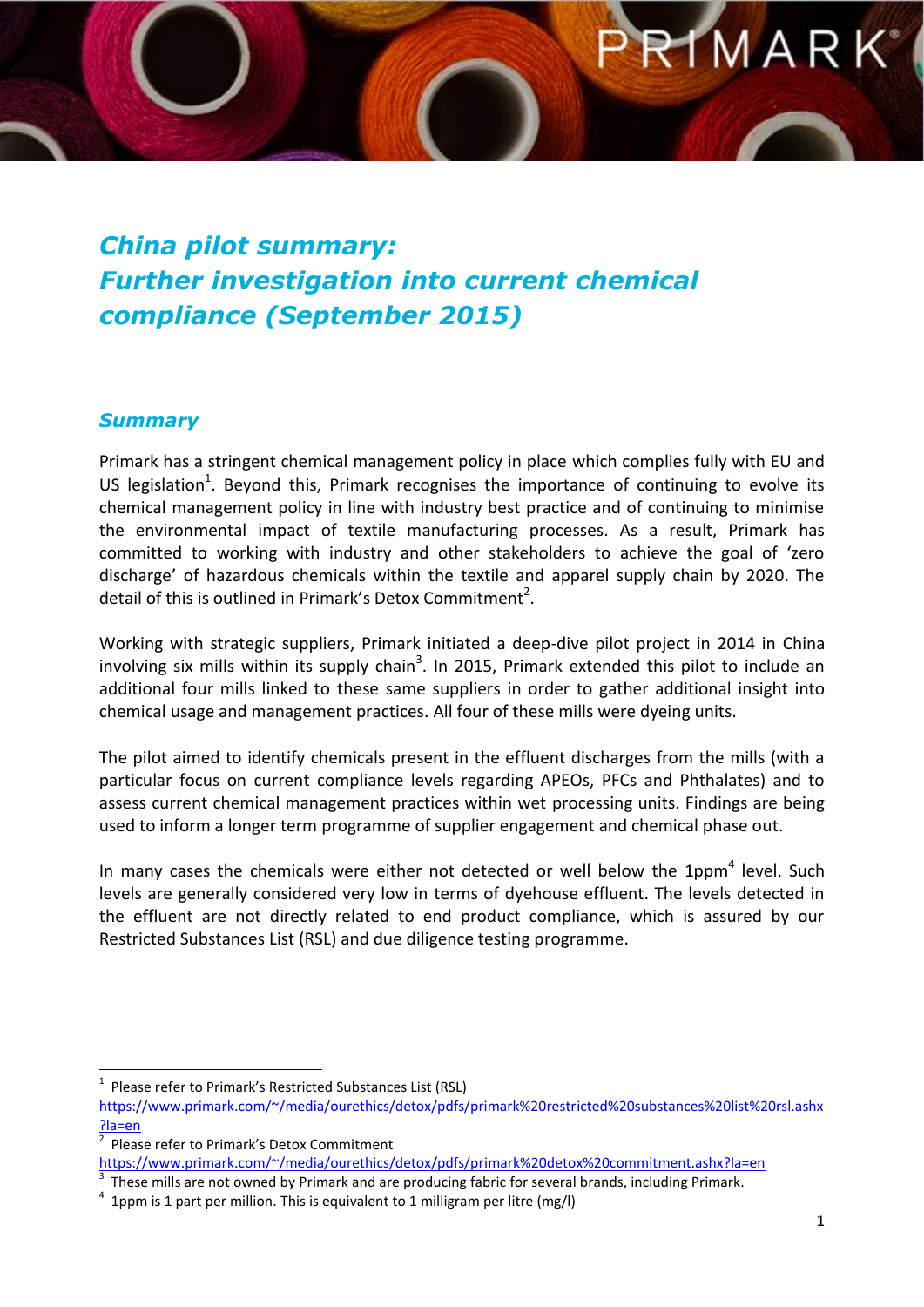### MAR

#### *Methodology*

Independent testing, inspection and certification provider [Bureau Veritas](http://www.bureauveritas.com/wps/wcm/connect/bv_com/group) and environmental auditing and consultancy firm [Sustainable Textile Solutions](http://www.dystar.com/Sustainable-Textile-Solutions.cfm)<sup>5</sup> (STS) were selected as project partners. Bureau Veritas served as the third party laboratory to test water samples from each factory, while STS specialises in environmental management audits, including chemical management.

- 1. Technicians from Bureau Veritas visited each factory to collect samples of incoming water, wastewater before treatment, wastewater after treatment and final sludge, where in-house effluent treatment plants (ETP) were available. In cases where no ETP facilities were available, only two samples were collected: incoming water and discharge water. These samples were tested for 117 chemical analytes of concern within the 11 priority classes of hazardous chemicals.
- 2. Auditors from STS visited the production sites to document the chemical inventory, collect recipes of production during the sampling period and track the chemicals used during production.
- 3. STS then reviewed the water and sludge analysis data provided by Bureau Veritas in order to identify potential sources of hazardous chemicals detected in the samples and to advise on possible steps to ensure their elimination.
- 4. Corrective Action Plans (CAP) were prepared for and shared with the mills, outlining general improvement areas in relation to chemical management practices and recommending specific chemical substitutions in order to switch to safer alternatives.



 $\overline{\phantom{a}}$ <sup>5</sup> Sustainable Textile Solutions (STS) is a trademark of DyStar Colours Distribution GmbH.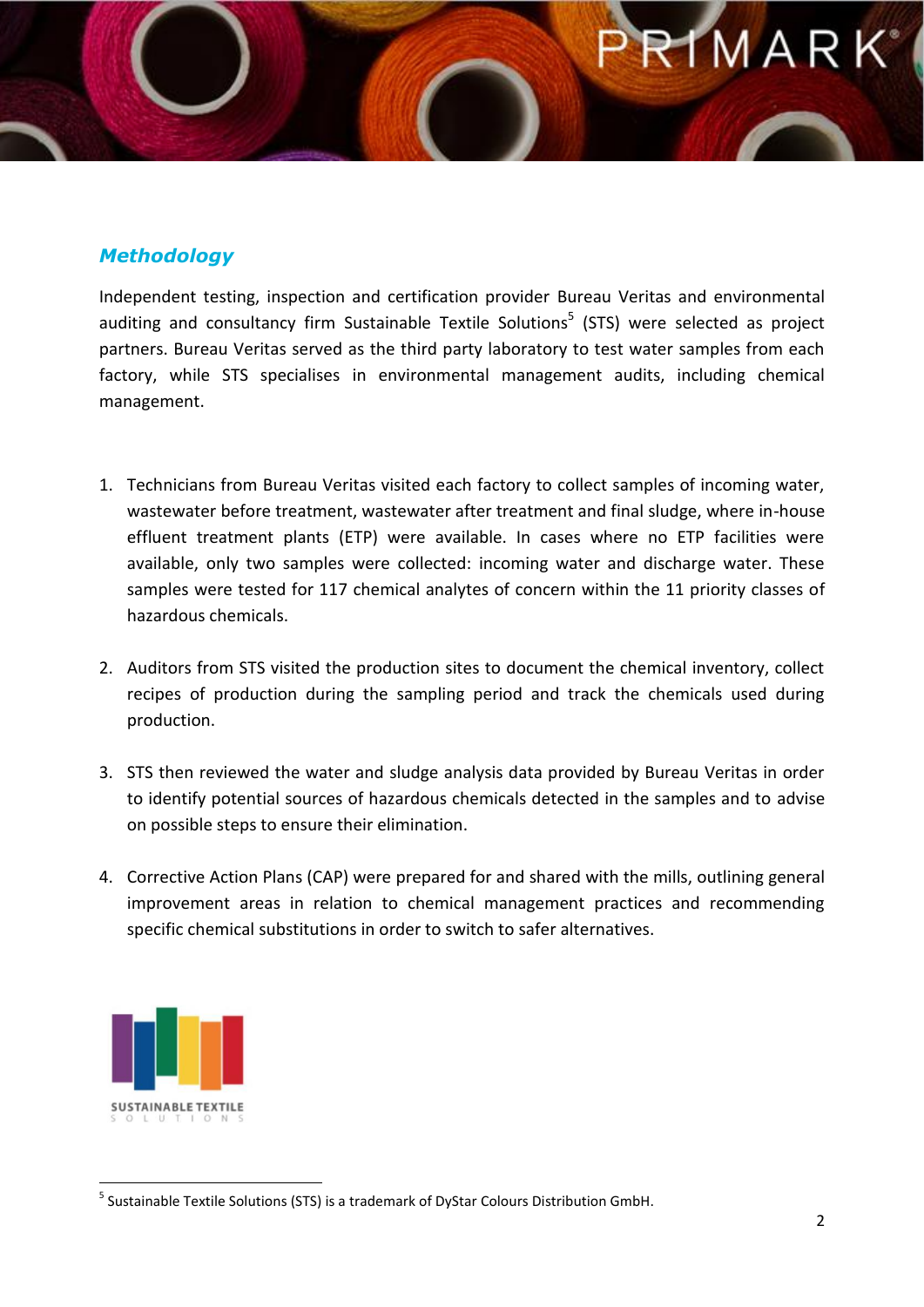## **IMARK**

#### *Results*

Of the four mills participating in the pilot, two had their own ETP, one had no ETP and one had their own pre-treatment ETP that they used before sending the pre-treated waste water to the external ETP of the neighbouring industrial zone.

| <b>Priority Chemical Groups</b>                              | <b>Inlet</b><br>water | <b>Water before</b><br>treatment | <b>Water after</b><br>treatment | <b>Sewage</b><br>sludge |
|--------------------------------------------------------------|-----------------------|----------------------------------|---------------------------------|-------------------------|
| <b>Brominated and Chlorinated</b><br><b>Flame Retardants</b> | <b>ND</b>             | <b>ND</b>                        | <b>ND</b>                       | <b>ND</b>               |
| <b>Azo Dyes</b>                                              | <b>ND</b>             | <b>ND</b>                        | <b>ND</b>                       | <b>ND</b>               |
| <b>Organotin Compounds</b>                                   | <b>ND</b>             | <b>ND</b>                        | <b>ND</b>                       | <b>ND</b>               |
| <b>Chlorinated Solvents</b>                                  | <b>ND</b>             | <b>ND</b>                        | <b>ND</b>                       | <b>ND</b>               |
| <b>Chlorobenzenes</b>                                        | <b>ND</b>             | <b>ND</b>                        | <b>ND</b>                       | <b>ND</b>               |
| <b>Short-chained Chlorinated</b><br>parrafins                | <b>ND</b>             | <b>ND</b>                        | <b>ND</b>                       | <b>ND</b>               |

#### **The following chemicals were not detected in any of the streams at the mills:**

#### **The following chemicals were found in the streams of the following number of mills:**

| <b>Priority</b><br><b>Chemical</b><br><b>Groups</b> | No. of mills<br>where chemical<br>was found in<br>inlet water | No. of mills where<br>chemical was found<br>in water before<br>treatment | No. of mills where<br>chemical was found<br>in water after<br>treatment | No. of mills<br>where chemical<br>was found in<br>sludge |
|-----------------------------------------------------|---------------------------------------------------------------|--------------------------------------------------------------------------|-------------------------------------------------------------------------|----------------------------------------------------------|
| <b>APs and APEOs</b>                                | $\mathbf{1}$                                                  | $\overline{3}$                                                           | $\mathbf{0}$                                                            | $\overline{2}$                                           |
| <b>Phthalates</b>                                   | $\overline{2}$                                                | $\overline{4}$                                                           | $\mathbf{1}$                                                            | $\overline{2}$                                           |
| <b>PFCs</b>                                         | $\overline{0}$                                                | $\mathbf 0$                                                              | $\mathbf{0}$                                                            | $\mathbf{1}$                                             |
| <b>Total Heavy</b><br><b>Metals</b>                 | $\overline{4}$                                                | $\overline{4}$                                                           | $\overline{2}$                                                          | $\overline{2}$                                           |
| <b>Chlorophenols</b>                                | $\Omega$                                                      | $\overline{2}$                                                           | $\Omega$                                                                | $\Omega$                                                 |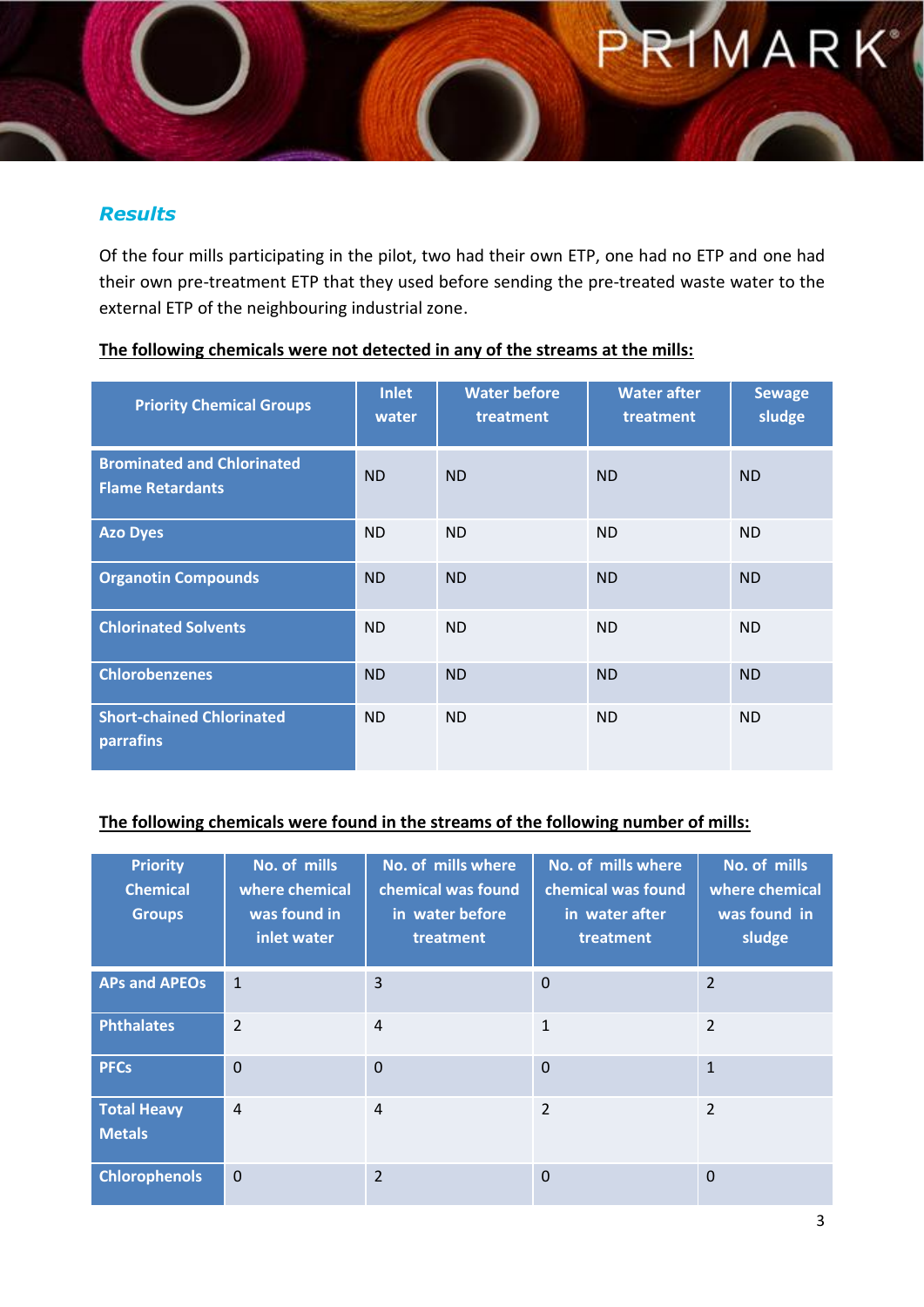## MARK

#### *Effluent results summary*

#### **APEO**

Effluent of three mills was found to contain APEO at levels below 1 ppm\*

#### **Phthalates**

Effluent of four mills was found to contain phthalates at levels below 1 ppm

#### **PFCs**

PFCs were not detected in the effluent of any mill. Sludge from one mill was found to contain PFCs at levels below 0.1 ppm

#### **Total Heavy metals**

Heavy metals were found in the effluent of all four mills but in each case at levels below 1 ppm

#### **Chlorophenols**

Effluent of two mills was found to contain chlorophenols at levels below 1 ppm

#### *\*ppm = part per million. 1ppm is equivalent to 1 milligram per litre (mg/l)*

In many cases the chemicals were either not detected or well below the 1ppm level. Such levels are generally considered very low in terms of dyehouse effluent. Only two incidences were found above the 1ppm level but were below 2ppm.The levels detected in the effluent are not directly related to end product compliance, which is assured by our Restricted Substances List (RSL) and due diligence testing programme.

All of the above chemical groups are included within Primark's Restricted Substances List (RSL) and have been prioritized for phase out from the supply chain. Primark is continuing to work with the mills who participated in the pilot to identify how the detected chemicals can be phased out and how safer alternatives can be effectively phased in.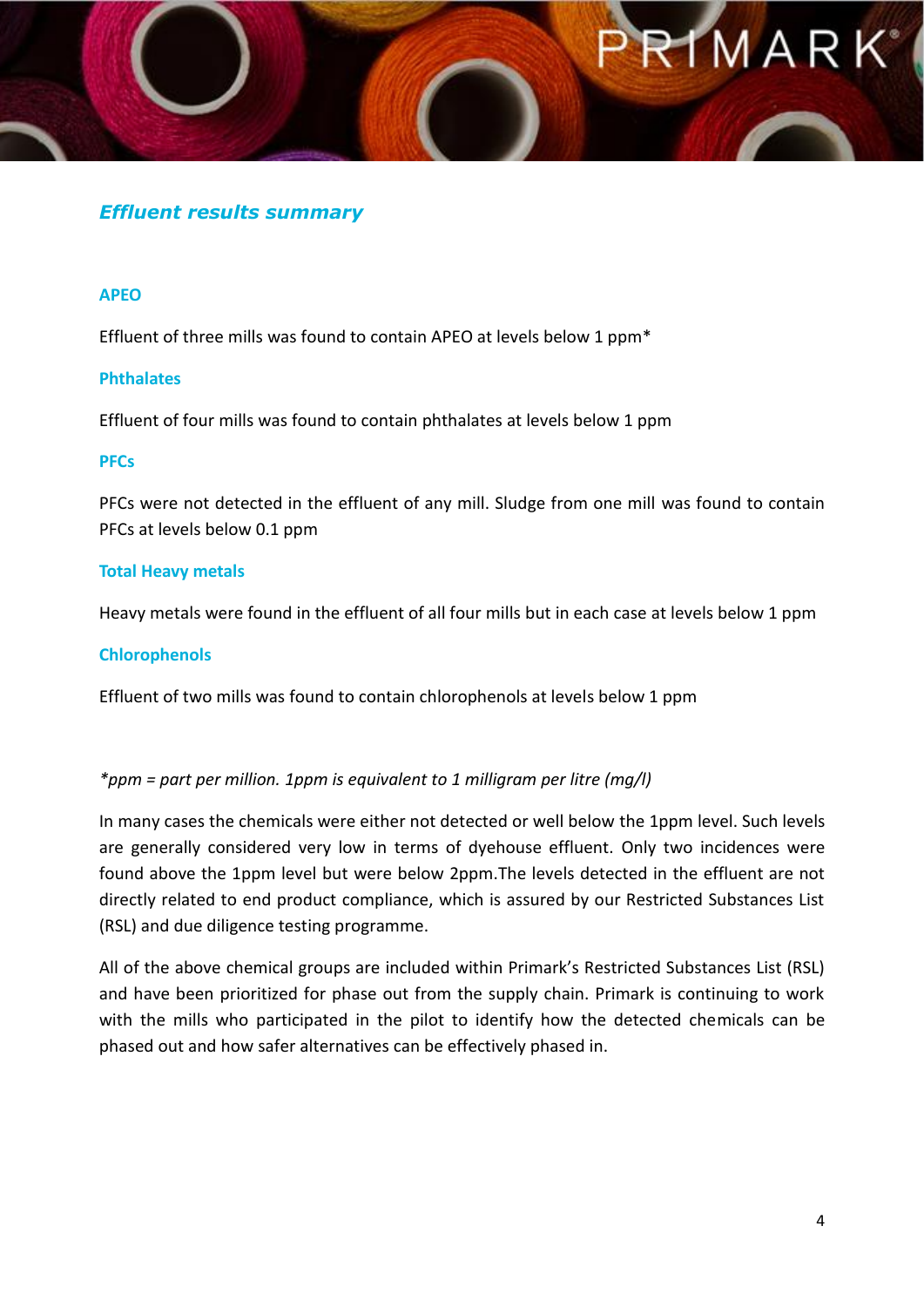### MAR

#### *Next steps*

Insight from the pilot has identified the following priority areas for action, both at the pilot mills and within the broader supply base as part of a long term programme:

- 1. Raise awareness of the need for and the benefits of chemical management at all levels of the supply chain
- 2. Provide comprehensive training and support on chemical management to suppliers, with a particular focus on wet processing units; the training programme should be tailored to take into account the differences across manufacturing regions, production processes and job roles
- 3. Through on-going supplier engagement and training, ensure effective phase out of chemicals which contribute to the detected levels of hazardous chemicals in the effluent and, in turn, ensure these are substituted through the sustainable phase-in of safer alternatives
- 4. Track the aforementioned substitutions and test their effectiveness through follow-up visits and on-going wastewater analysis
- 5. Ask suppliers to subsequently engage with their chemical suppliers to ensure compliance to the brand RSL and provision of all relevant documentation to support procurement of all chemical formulations
- 6. Beyond chemical management, engage suppliers to set up and implement an effective environmental management system that includes assigning ownership of all EHS (Environmental Health and Safety) aspects within the factory to dedicated personnel and the provision of necessary EHS training to support this role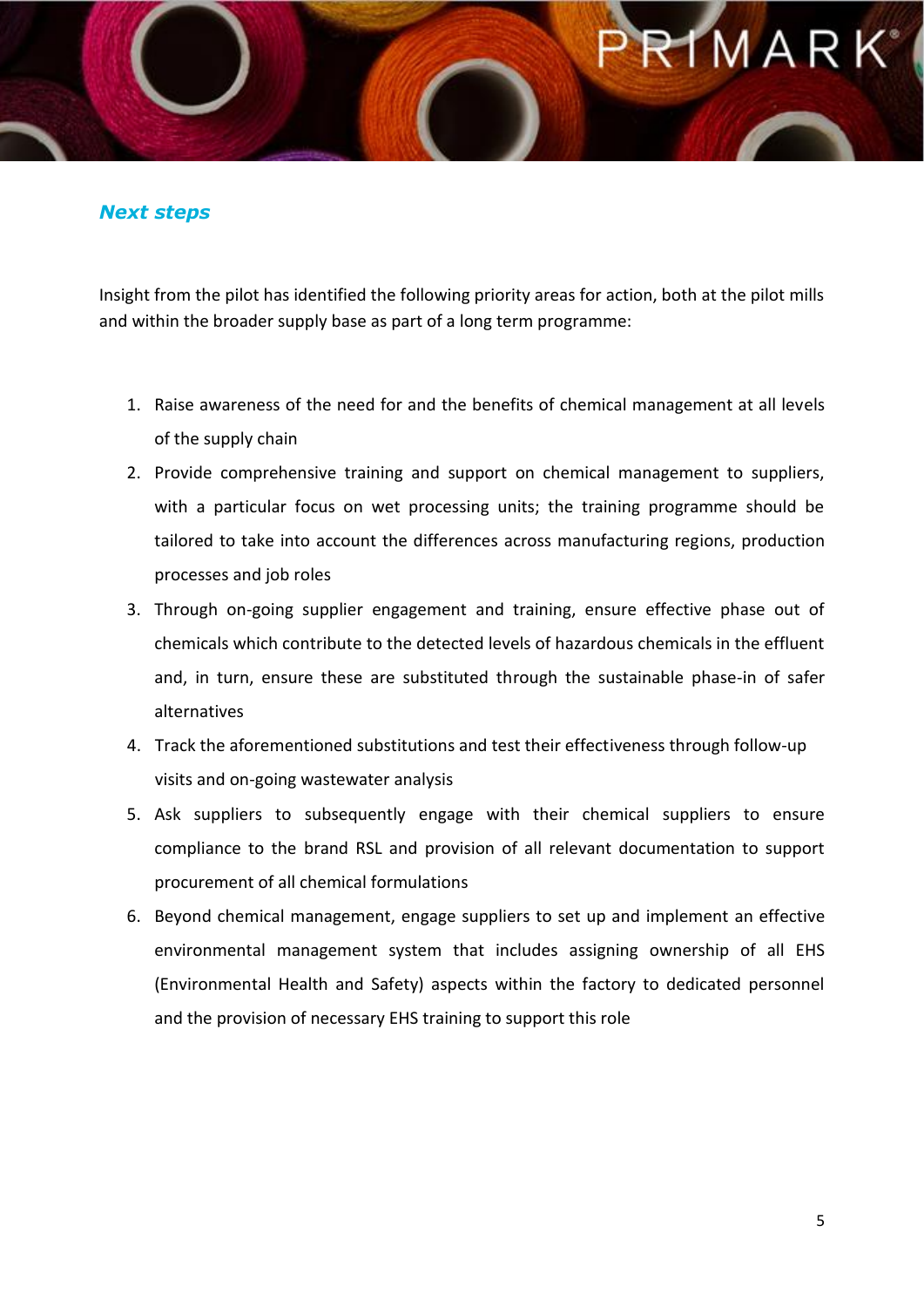# IMARK

#### *Appendix 1*

#### **Test results for APEO, Phthalates, and Chlorophenols**

Key:

1001-Incoming water mg/l

1002-Production outlet mg/l

1003-Wastewater discharge mg/l

1004-Sludge mg/l

ND – Not Detected i.e. not present above 10ppb\*

NA – Not Applicable i.e. a sample was not taken

#### **APEOs:**

|                   | 1001      | 1002      | 1003      | 1004      |  |
|-------------------|-----------|-----------|-----------|-----------|--|
| Mill 1            |           |           |           |           |  |
| <b>NP</b>         | <b>ND</b> | 0.0193    | <b>ND</b> | 3.19      |  |
| <b>NPEOs</b>      | <b>ND</b> | 0.174     | <b>ND</b> | 2.72      |  |
| Mill <sub>2</sub> |           |           |           |           |  |
| <b>NPEOs</b>      | <b>ND</b> | 0.338     | <b>NA</b> | <b>NA</b> |  |
| Mill <sub>3</sub> |           |           |           |           |  |
| OP                | <b>ND</b> | <b>ND</b> | 17.9      | <b>NA</b> |  |
| <b>NP</b>         | <b>ND</b> | 0.0249    | 145       | <b>NA</b> |  |
| Mill 4            |           |           |           |           |  |
| <b>NP</b>         | <b>ND</b> | <b>ND</b> | <b>ND</b> | 18.4      |  |
| <b>NPEOS</b>      | <b>ND</b> | <b>ND</b> | <b>ND</b> | 4.22      |  |

*\*ppb = part per billion. Parts per billion (ppb) is the number of units of mass of a contaminant per 1000 million units of total mass*